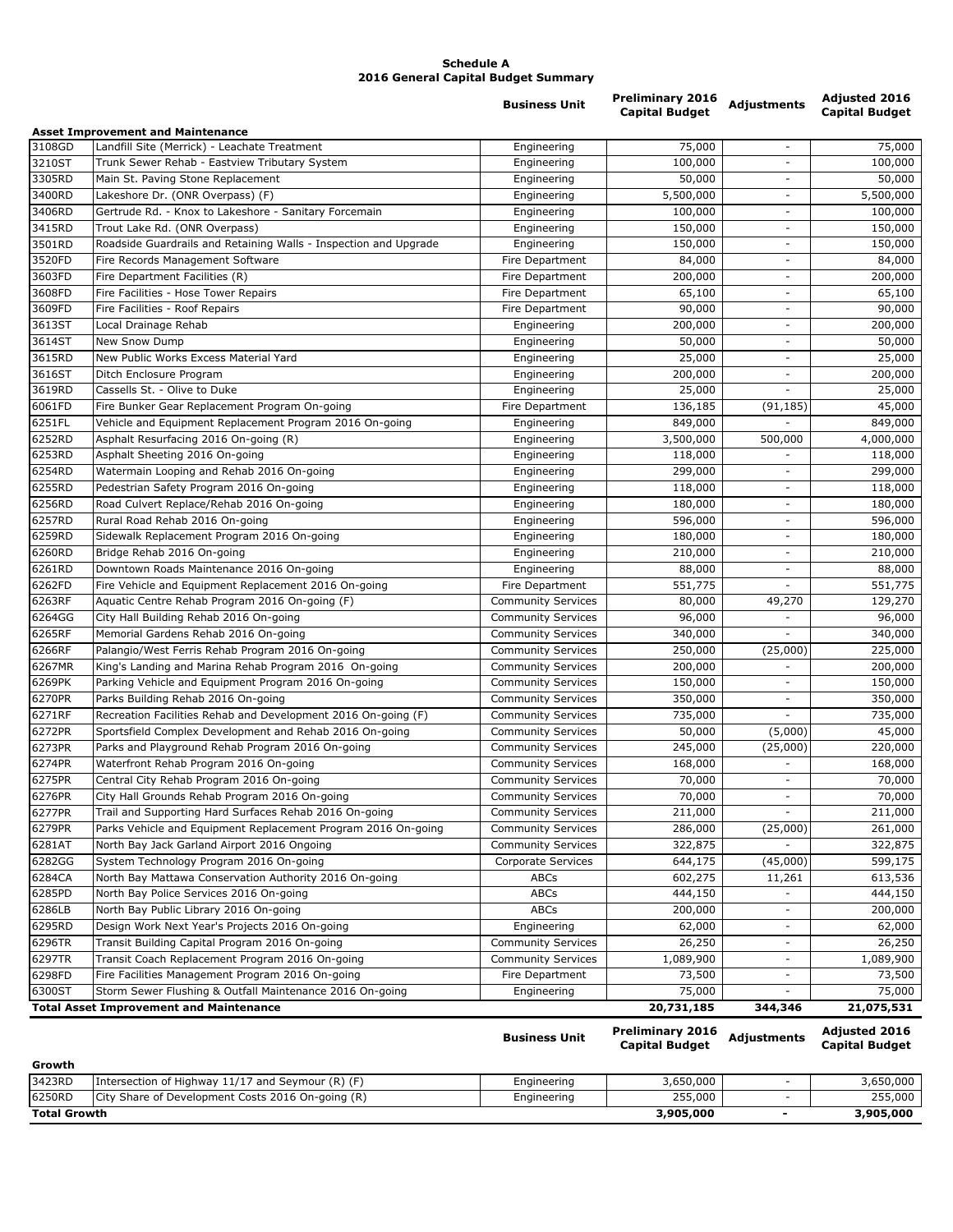|                                              |                                                                | <b>Business Unit</b>      | <b>Preliminary 2016</b><br><b>Capital Budget</b> | <b>Adjustments</b>       | <b>Adjusted 2016</b><br><b>Capital Budget</b> |
|----------------------------------------------|----------------------------------------------------------------|---------------------------|--------------------------------------------------|--------------------------|-----------------------------------------------|
|                                              | <b>Strategic Investments</b>                                   |                           |                                                  |                          |                                               |
| 3216GG                                       | Capital Financing (2% of Total Capital Financing Policy Limit) | <b>General Government</b> | 406,140                                          |                          | 406,140                                       |
| 3418PZ                                       | Trout Lake Watershed Study (F)                                 | <b>Community Services</b> | 60,000                                           | $\overline{\phantom{a}}$ | 60,000                                        |
| 3518PR                                       | King's Landing Commercialization of Waterfront (F)             | <b>Community Services</b> | 341,666                                          | $\overline{\phantom{a}}$ | 341,666                                       |
| 6258SL                                       | Traffic Control Signal Upgrade 2016 On-going                   | Engineering               | 180,000                                          | $\overline{\phantom{a}}$ | 180,000                                       |
| 62830C                                       | Capitol Centre 2016 On-going                                   | <b>ABCs</b>               | 264,600                                          |                          | 264,600                                       |
|                                              | <b>Total Strategic Investments</b>                             |                           | 1,252,406                                        | ۰                        | 1,252,406                                     |
|                                              | <b>Total General Capital Budget</b>                            |                           |                                                  | 344,346                  | 26,232,937                                    |
|                                              |                                                                |                           | <b>Preliminary 2016</b><br><b>Capital Budget</b> | <b>Adjustments</b>       | <b>Adjusted 2016</b><br><b>Capital Budget</b> |
|                                              | <b>Reserve Funding (R)</b>                                     |                           |                                                  |                          |                                               |
| 3423RD                                       | Intersection of Highway 11/17 and Seymour                      |                           | (483, 763)                                       |                          | (483, 763)                                    |
| 3603FD                                       | Fire Department Facilities                                     |                           | (25,000)                                         | $\overline{\phantom{a}}$ | (25,000)                                      |
| 6250RD                                       | City Share of Development Costs 2016 On-going                  |                           | (255,000)                                        |                          | (255,000)                                     |
| 6252RD                                       | Asphalt Resurfacing 2016 On-going                              |                           |                                                  | (267, 037)               | (267, 037)                                    |
|                                              | <b>Total Reserve Funding</b>                                   |                           | (763, 763)                                       | (267, 037)               | (1,030,800)                                   |
|                                              |                                                                |                           | <b>Preliminary 2016</b><br><b>Capital Budget</b> | Adjustments              | <b>Adjusted 2016</b><br><b>Capital Budget</b> |
|                                              | <b>Grants and Other Funding Sources (F)</b>                    |                           |                                                  |                          |                                               |
| 3400RD                                       | Lakeshore Dr. (ONR Overpass)                                   |                           | (3,000,000)                                      | $\overline{\phantom{a}}$ | (3,000,000)                                   |
| 3418PZ                                       | Trout Lake Watershed Study                                     |                           | (20,000)                                         | $\overline{\phantom{a}}$ | (20,000)                                      |
| 3423RD                                       | Intersection of Highway 11/17 and Seymour                      |                           | (1,484,200)                                      | $\sim$                   | (1,484,200)                                   |
| 3518PR                                       | King's Landing Commercialization of Waterfront                 |                           | (341,666)                                        |                          | (341, 666)                                    |
| 6263RF                                       | Aquatic Centre Rehab Program 2016 On-going                     |                           |                                                  | (49, 270)                | (49, 270)                                     |
| 6271RF                                       | Recreation Facilities Rehab and Development 2016 On-going      |                           | (250,000)                                        |                          | (250,000)                                     |
|                                              | <b>Total Grants and Other Funding Sources</b>                  |                           | (5,095,866)                                      | (49, 270)                | (5, 145, 136)                                 |
|                                              | <b>Net General Capital Budget</b>                              |                           | 20,028,962                                       | 28,039                   | 20,057,001                                    |
|                                              | <b>Capital Funding Policy Limit</b>                            |                           | <b>Preliminary 2016</b><br><b>Capital Budget</b> | <b>Adjustments</b>       | <b>Adjusted 2016</b><br><b>Capital Budget</b> |
| Capital Levy in Operating Budget             |                                                                |                           | (7, 439, 121)                                    |                          | (7, 439, 121)                                 |
| Debenture and Long-term Debt                 |                                                                |                           | (5,000,000)                                      |                          | (5,000,000)                                   |
| Hydro Money to Invest in Capital             |                                                                | (4,000,000)               |                                                  | (4,000,000)              |                                               |
| Federal Gas Tax                              |                                                                | (3, 262, 323)             |                                                  | (3, 262, 323)            |                                               |
| Ontario Community Infrastructure Fund (OCIF) |                                                                | (605, 557)                |                                                  | (605, 557)               |                                               |
|                                              | <b>Target Policy for Net Expenditures</b>                      |                           | (20, 307, 001)                                   | ÷,                       | (20, 307, 001)                                |
|                                              | Less Memorial Gardens Remaining Ten Year Commitment            |                           | 250,000                                          |                          | 250,000                                       |
|                                              | <b>Adjusted Target Policy</b>                                  |                           | (20, 057, 001)                                   |                          | (20, 057, 001)                                |
|                                              |                                                                |                           |                                                  |                          |                                               |

**Funding Needed (Available) (28,039) -**

\* (F) included in project description indicates that third party funding is available

\* (R) included in project description indicates that funding from reserve is available